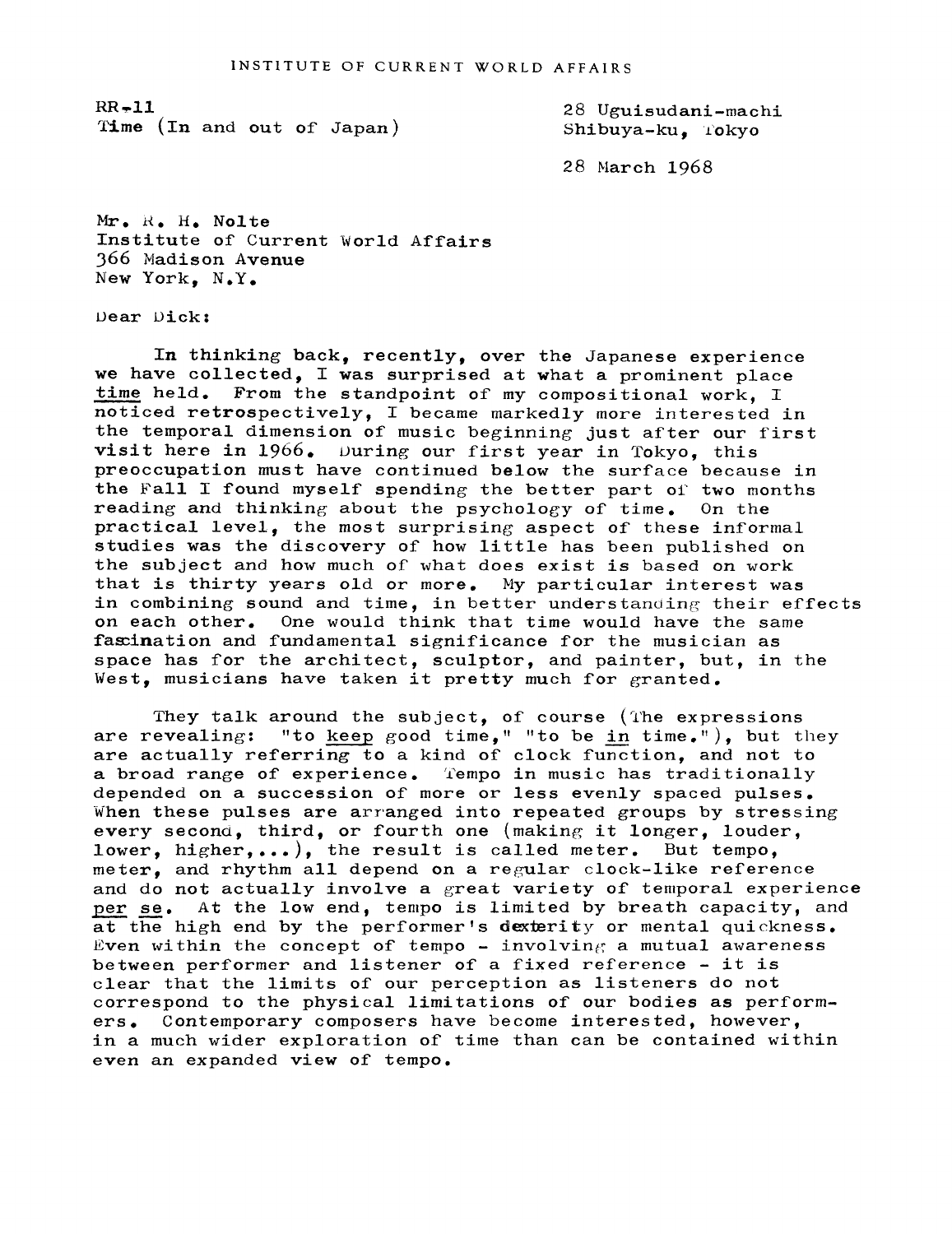$RR-11$ 

Frequently, now, the intervals between events in music are judged very objectively by actual clocks (stop-watches), and are deliberately made irregular or greatly extended. Alternatively, one sometimes leaves the "timing" of events to chance, expecting, thereby, an irregular succession. Of course, by abandoning the reference pulse, the composer gives up all the normal excitement of anticipation, friction, and tensions arising from the interplay of stable and varying elements. He also destroys the possibility of ensemble playing - the capability of several musicians or an orchestra to start, move, and stop together. What he hopes to gain in part is a more direct and diverse temporal experience.

As to why my awareness of time developed so strongly in Japan, I can only speculate. Superficially, one encounters the practical ef'ects of oriental vs occidental concepts of time in dozens of ordinary situations. In spite of the fabled dynamicism of the Japanese people and its tangible results in economic terms, one of the first things a Westerner will notice in trying to carry on a daily life  $-$  in contrast with the tourist who sees, if at all, with a detached eye - is the general unconcern about time. If this is so marked in Tokyo, one can assume that it is even more pronounced in the country as a whole. At first, one imagines that the discrepancies are simply a result of superficial differences in values. In fact they are profound.

Each purchase at a Japanese department store follows the same general pattern. Large sales counters are situated in each department, and these are equipped, it would seem, with enough clerks to handle anything short of a stampede. They appear busy. which is to say they are never still, and yet there are normally several customers unattended. One may wonder what is the business of all the busy clerks, and at least part of the answer comes when his purchase is accepted for processing.  $wrapping$  is, by our standards, incredibly elaborate and time consuming. It is not unusual to wait as much as fifteen or twenty "minutes while the prescribed wrapping process is completed, involving individual paper for each item - in a veritable orgy of origami ("folding paper"), the forming of the overall parcel, its trussing up with plastic covered ribbon, attaching a plastic handle, affixing the store's individual<br>stamp, and finally applying over it a red-inked seal. All stamp, and finally applying over it a red-inked seal. All<br>anneals to forego this procedure are in vain. Even making appeals to forego this procedure are in vain. allowance for the high cultural value attached to elaborate packaging of all kinds in Japan (people and houses as well as purchases), one imagines that a busy shopper's schedule might take precedence. It does not. The time necessary to get four items, which might otherwise take one hour, is in effect doubled.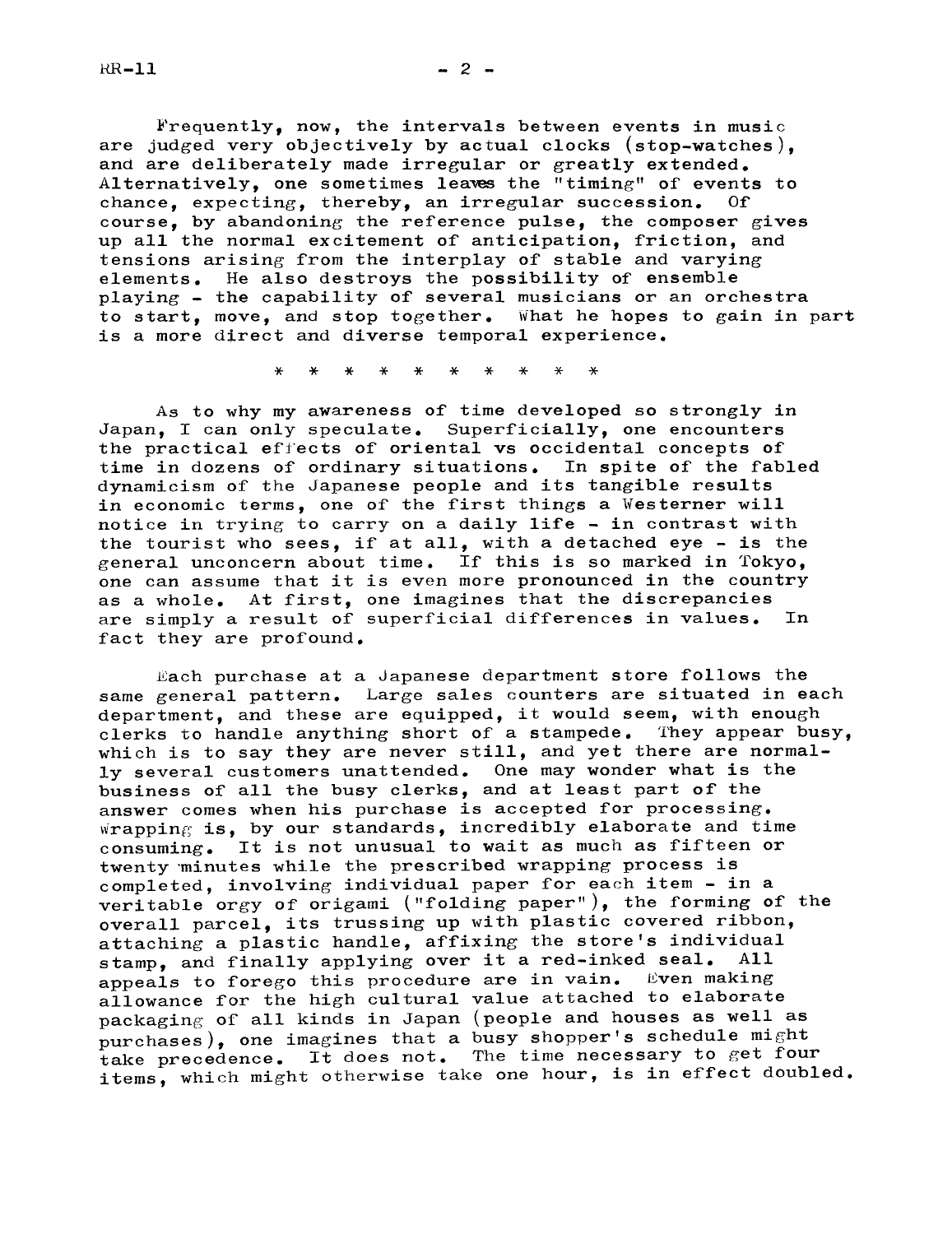It is not, apparently, <sup>a</sup> question of patience so much as <sup>a</sup> lack of concern about the passage of time. Western writers habitually refer to oriental "patience," but this word carries, in <sup>a</sup> sense, an admonition to control oneself. It puts responsibility, the judgment, on the person, suggesting that he is expected to control himself but more particularly that the situation doesn't merit loss of control. The corresponding Japanese words, gaman and nintai, carry a strong sense of "bearing" or "enduring" in spite of the weight of the problem. More appropriate as an explanation of the oriental way is the idea of an habitual, automatic resignation in the face of events. Resignation is a basic aspect of Buddhism and is deeply ingrained in the oriental character. In the case of time, they are automatically conditioned to accept the flow of natural conditions, so that no conscious process of control, no patience in our sense is involved.

Though Japanese musicians are not yet unionized, their busy schedules would seem to require careful budgeting of time. In our CROSS TALK concerts, we have used first-rank professional performers. 'l'hey arrive on time for a scheduled two-hour rehearsal but frequently seem in no particular hurry to begin. During the course of the rehearsal there may be frequent stops for discussion of points as well as laughter but when the scheduled time is up, no one moves to  $go$ . The rehearsal continues at whatever length seems reasonably necessary. Though attractive on the surface, this state of affairs is not comfortable for the Westerner, with his built-in concept of urgency, to accept; and I suspect that it is partly to blame for the lack of polished performances here.

Because of the elaborate structure of traditional courtesies here, one must revise his views about the importance, length, and number of meetings necessary to reach agreement on a project or request. If matters are to go smoothly, <sup>a</sup> telephone call will simply not do. A personal visit is required, preferably in company with <sup>a</sup> mutual friend or spokesman. Such an encounter, while going nowhere to the Western eye, may continue for several hours. Other meetings follow, gradually involving other persons and zeroing-in on the desired goal. Perhaps the seemingly large expenditure of time is another result of "going with" a natural process rather than trying to force it to conform to one's immediate needs.

I mention the above practical matters superficially, only as indications of what might have put time in my mind. By Western standards, the high level of activity in Japan does not<br>correspond to an equally high level of apparent result. There<br>is quite clearly a different outlook on goals, and this presents<br>to the Western mind the appear Japanese language, again.

While Western languages place the speaker or writer in the midst of <sup>a</sup> sectionalized chronology (in <sup>a</sup> sense, rather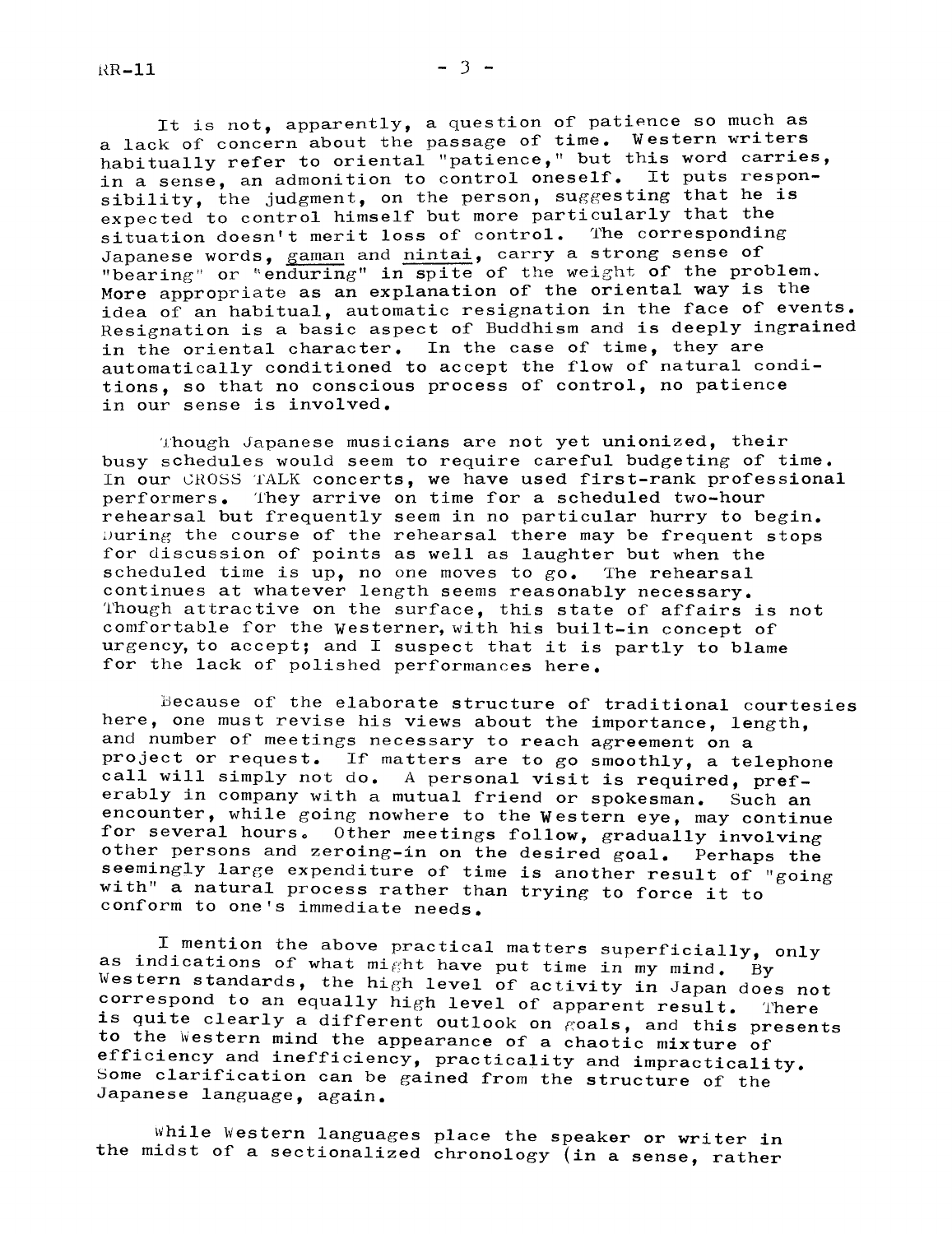like the musical concept of tempo mentioned above), Japanese does not. While we think of past, present, and future, and discuss relative position in time (that is to say the position of an event on a scale of time measurement extending from the past, through the present, and into the future), Japanese is restricted formally to two aspects: perfective and imperfective. There is no equivalent to our future tense. Actions, events, thoughts, and so on, are either completed (perfective) or not yet completed (imperfective). About the imperfective, there is no ambiguity, but an imperfective process may be going on now and not yet be complete, or, on the other hand, it may not yet have even begun. There are ways in which these things can be clarified to some degree, of course, but these are additions to the primary organization into aspects.

In Western languages, a tripartite division - past. present, future - structures all experience into one stream with ourselves, "now," at a center. Everything can be referred to the same structure of time measurements. Just as we in English are aware of the perfective-imperfective frame of reference, the Japanese speaking person is aware of the past-present-future system. The contrasts arise from the fact that in each language a different organization is primary. In Japanese, one's "position" in time is different, in a way, for each element of his life, depending on the natural division into aspects, perfective and imperfective. His sense of time is, therefore, relatively, more vague particularly with respect to imperfective situations.

North Americans and Europeans have strong ideas about time. For us it is a "commodity" which can be owned, bought, borrowed, stolen, and wasted - not just figuratively. But in Japanese, one cannot say anything directly corresponding to "my time," and the activity of work seems to have an inherent value rather than being <sup>a</sup> means toward "conserving" or making "use" of "one's time."

%aditional Japanese arts, particularly the Noh drama, also present <sup>a</sup> strikingly different temporal experience to the Westerner. In its broadly spaced time intervals and apparently sudden, violent events, it seems very "contemporary." Further spaces in time and the pacing of events are in no<br>sense casual or unprepared. There is an almost superhuman<br>personal force applied to channeling and restricting the content<br>of feelings, to resisting untoward change were totally unprepared for the experience of Noh when <sup>a</sup> prominent Japanese troupe visited there last year. Many of them apparently found the whole rather dull and missed completely the exhaustingly dynamic undercurrents that by no. means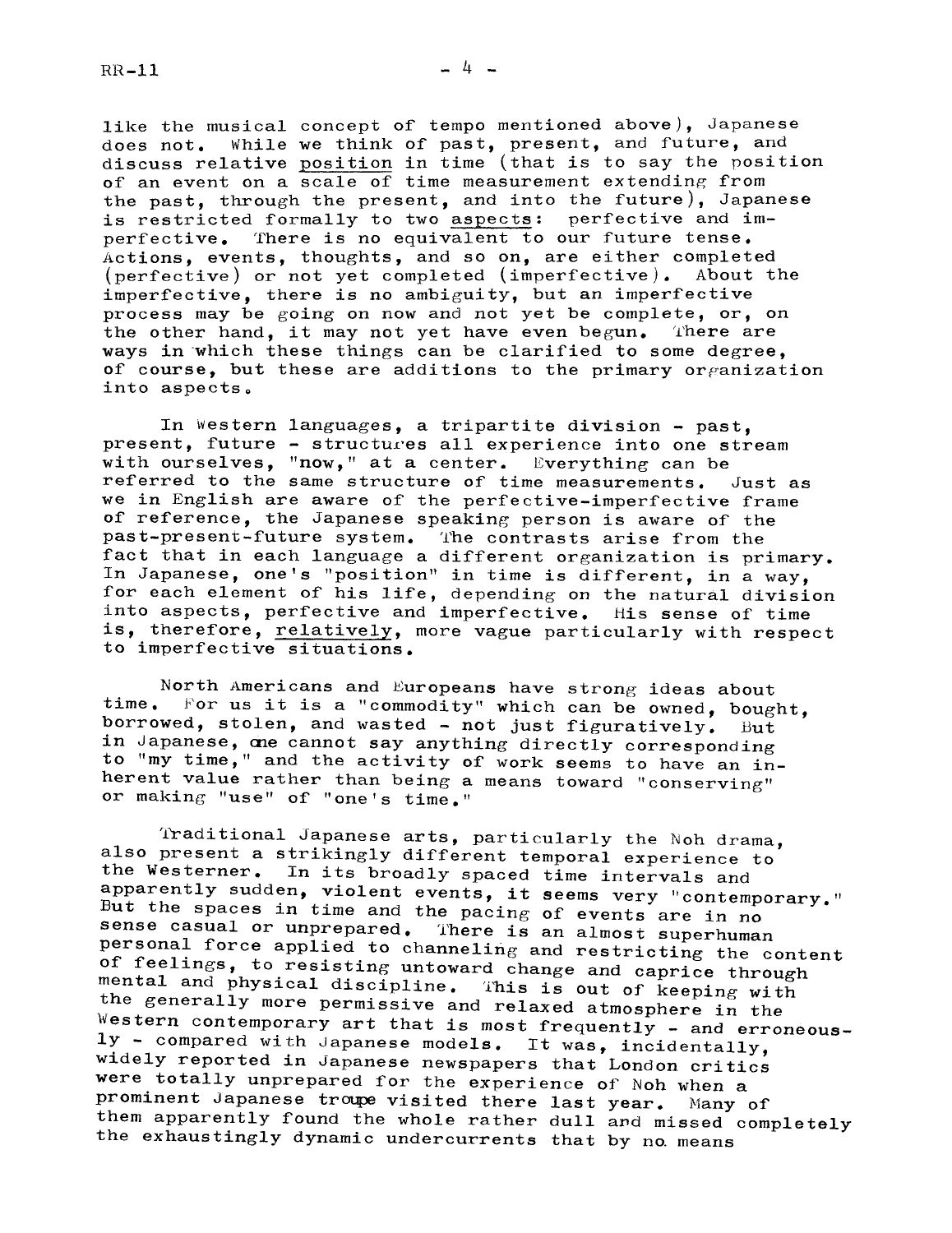$RR-11$ 

depend on language (the actor's manner of intoning, in fact, makes the meaning incomprehensible even to many Japanese ears).

Below, I have excerpted the more general sections from an article I have written,  $IT(')S$   $TIME$ , and added reflections and elaborations occasionally. The materials come from a number of sources a few of which are listed at the end. All have been filtered and redirected towards the end of broadening the understanding of time as related to musical perception. I hope that I have introduced no more than a minimum of distortion, but would welcome comments.

 $\ast$ 

A perception, as distinct from a memory or an expectation, is an experience that seems totally in the present (No part<br>of it seems "past" before the whole is finished.). Its of it seems "past" before the whole is finished.). duration is normally 2 or <sup>3</sup> seconds, but in the case of small groups of stimuli it may extend to as much as 5 seconds, including, perhaps,  $25 - 30$  items. The most accurate estimation of time intervals themselves occurs at about 0.75 seconds, though, generally, short intervals are overestimated and long intervals underestimated. When one deals with numbers of minutes instead of seconds, errors become very large. The actual experience of time, then, is direct and accurate only in the very short term. Subjective judgments about it are affected by so many factors that generalizations can, at this time, do no more than indicate tendencies.

For example: is the duration to be judged filled (a continuous sound or a homogeneous collection of sounds) or empty (its extremes marked by solitary impulses); is the judgment made by verbal report, by reproduction (where the listener activates what he believes to be an identical interval), or comparison (signal A is or is not equal to signal B); if the interval is empty, are the limits marked by events in the same sense modality (two sounds) or by different ones (one visual and one aural) (Signs from different sense modalities are difficult to integrate for judgment.); is the signal heard against a background of noise and reproduced against a background of silence, or vice versa? All the above influences are further complicated by the effects of set (formed by the listener's experience, expectations, etc.) and by the voluntary or involuntary exercise of attention (If two signals arrive at the brain simultaneously, the one which is attended to will appear to precede the other.). Short-term memory also plays an important part in our experience of time. But memories are vivid and accurate in direct relation to when (how soon) and in what order they are called upon.

Large-scale periods can only be judged by referring to some internal or external chronometer. Heartbeat and breath rate can give clues but they are at best unreliable, varying according to one's state of health and emotional agitation. But even when we determine relationships between periods of time by means of some "clock," the objective knowledge probably will not coincide with our experience of the time duration

 $-5 -$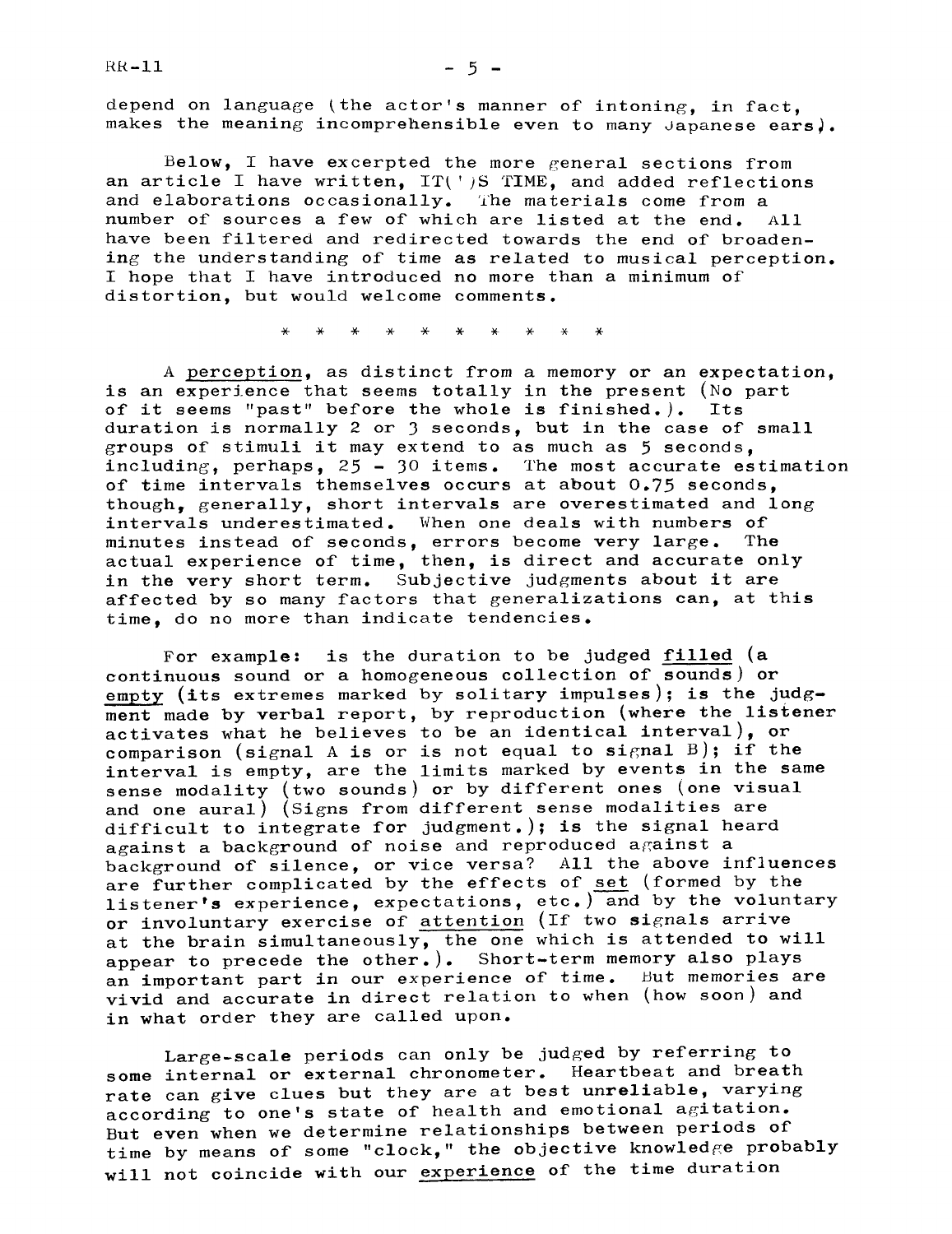$RR-11$   $-6$   $-$ 

involved. In fact some psychologists have suggested that the awareness of time arises only from dissatisfaction with one's situation. If so, it is all the more clear why the oriental capacity for resignation should insulate them from<br>a keen sense of time in its small dimensions. They are a keen sense of time in its small dimensions. conditioned to go with their environment rather than to combat it. No wonder that the Westerner's experience and evaluation of temporal experience is so different.

Biological systems respond primarily to change. The ear quickly detects any change in auditory stimulation (including cessations) and routinely ignores the sameness of monotonous signals. Depending on conditioning and values, one's judgment of what is monotonous will vary widely of course. During experiments with a totally uniform visual field, a third of the subjects experienced a completed cessation of visual experience: not a "blackout," but a void,<br>an absence. The experimenter conjectured that perceptual The experimenter conjectured that perceptual mechanisms have evolved to cope with a differentiated field, and when they meet with uniformity there may be a temporary breakdown.

Another instance of the remarkable way in which receptors respond to extreme situations emerged from studies on visual fatigue. By attaching frames containing basic geometric figures directly to the surface of the eye, it is possible to study the effects of visual fixation. As expected, figures tend to fade after prolonged observation when the eye is unable to scan. and thereby to engage new receptor cells. Of particular interest was the fact that portions of the visual figures fade in a precise and orderly manner, so that what remains is still definite, and usually a strong formal configuration. There was no immediate explanation as to why the fading should be complete and selective rather than involving blurs and capricious areas of the figures.

The mechanism of the ear is sensitive to intensity. frequency, and time, and is susceptible to several varieties of fatigue. It would be interesting to know in what way aural sensations vary with prolonged exposure, and whether one experiences orderly sorts of fading - fadings which remove complete segments of the total sensation, leaving partial but independently sufficient impressions.

Change is especially important in auditory experience. Adults who lose their hearing relatively late in life complain not only of the lack of communication but that life seems to have lost its "ongoing" character. Experiment has illuminated this by showing that psychological time runs at quite different rates during noise than it does in relative silence. The comparatively high level of stimulation during noise apparently speeds the flow of subjective time, and the subjective reproduction in silence of a duration heard in noise will be considerably longer, objectively, than the original. This effect,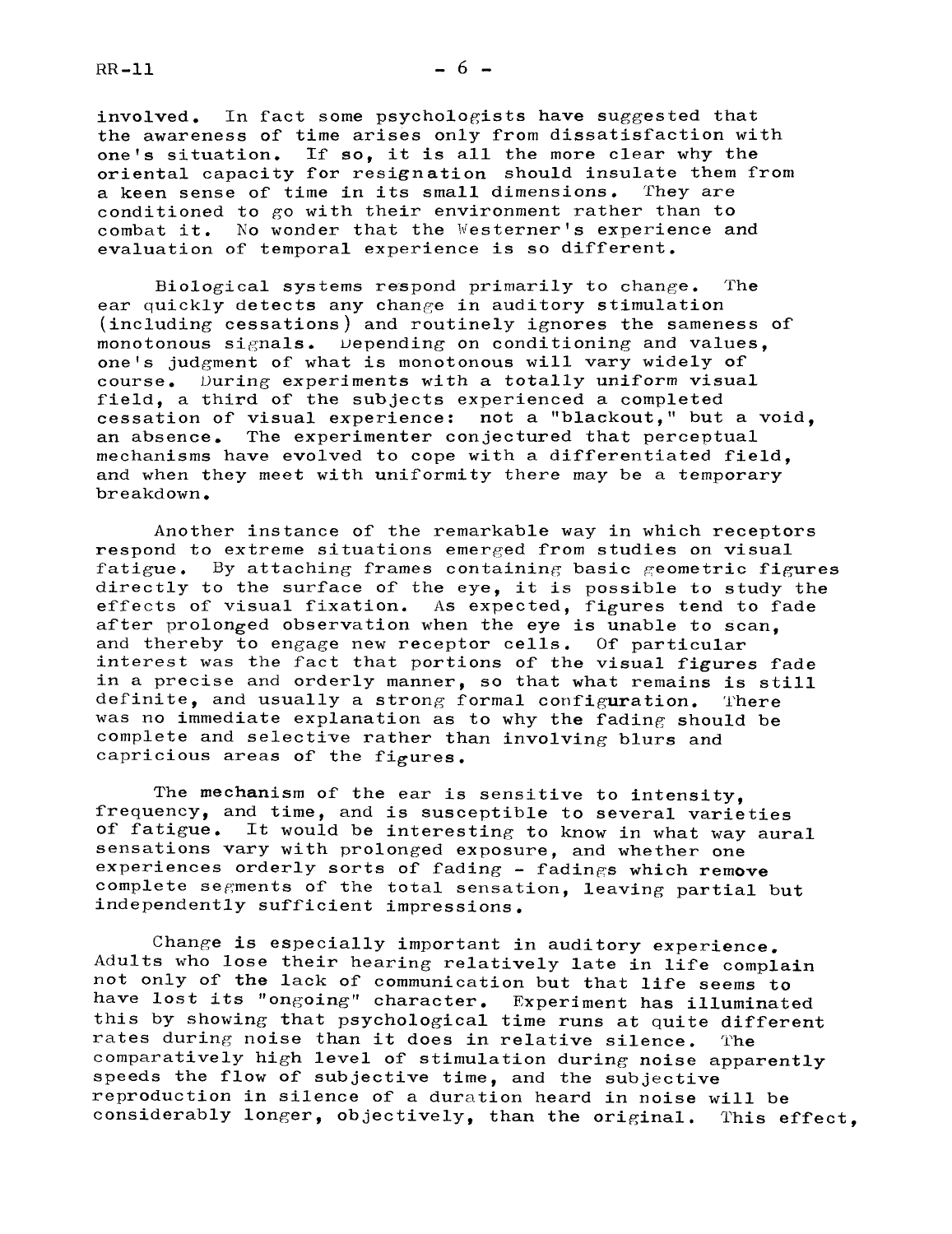$RR-11$ 

produced by experimenters with white noise, would certainly change if a patterned sound were used, but auditory background apparently acts in some way as a calibrating monitor for our internal clocks. It might be interesting to correlate information on sound level in rural vs urban, residential vs industrial regions with regard to its possible influence on both levels of activity and productivity. Noise pollution is certain to become a growing concern psychologically as well as physically. and not alone with regard to our own megapolises. Emerging industrialization cannot fail to raise these questions in countries even less ready to cope with their effects. The same kind of influence, incidentally, can be attributed to temperature. Time runs subjectively faster at higher body<br>temperatures, as, for example, during illness. This is not so temperatures, as, for example, during illness. interesting an area since body temperature is relatively independent of climate (locale).

Even when the factors already mentioned are kept relatively constant, there is marked variation in the values for various thresholds (what level of sound is just audible, what is pain- $\overline{\text{fully} \text{1}$   $\text{I}$   $\text{O}$   $\text{A}$   $\text{A}$   $\text{A}$   $\text{A}$   $\text{A}$   $\text{B}$   $\text{B}$   $\text{B}$   $\text{A}$   $\text{B}$   $\text{B}$   $\text{B}$   $\text{B}$   $\text{B}$   $\text{B}$   $\text{B}$   $\text{B}$   $\text{B}$   $\text{B}$   $\text{B}$   $\text{B}$   $\text{B}$   $\text{B}$   $\text{B$ duration, etc.) from person to person and within the performance of individuals from day to day, hour to hour, and even within the span of a few seconds. If a group of five identical sounds with <sup>a</sup> loudness level close to the threshold of audibility is repeated several times in quick succession (taking, in all, <sup>5</sup> seconds), one may hear all, or some, or none at each trial.<br>Tones of high frequency will tend to become subjectively softer<br>as their duration extends, and may even disappear in time. Generally, it is necessary to constantly increase the power of a sound in order to maintain a uniform subjective loudness. These facts are relevant since our temporal judgments and the nature of our experiences with time are based to a large degree on the number and spacing of the events which demarcate or populate an interval. Of two objectively equal durations, the one which provides, in retrospect, the larger number of memories<br>will seem longer. If we miss some events, our impressions are<br>necessarily altered.

Sensations of time are guided by the tensions of anticipated<br>change: the ending, alteration, or beginning of phenomena.<br>In music there is usually a fabric of multiple strands or<br>related events, but the ways in which their If we are required to take account of left to right antiphonies, apparent or actual movement of sounds, we must use both ears, still remaining motionless. But if the patterns of spatial<br>movement require us to identify up and down as well as shifts<br>to left and right, we must be free to move, to change the<br>orientation of our ears with respect to the

The set of a listener about to hear a piece of music - the momentary collection of his relevant experiences, capacities,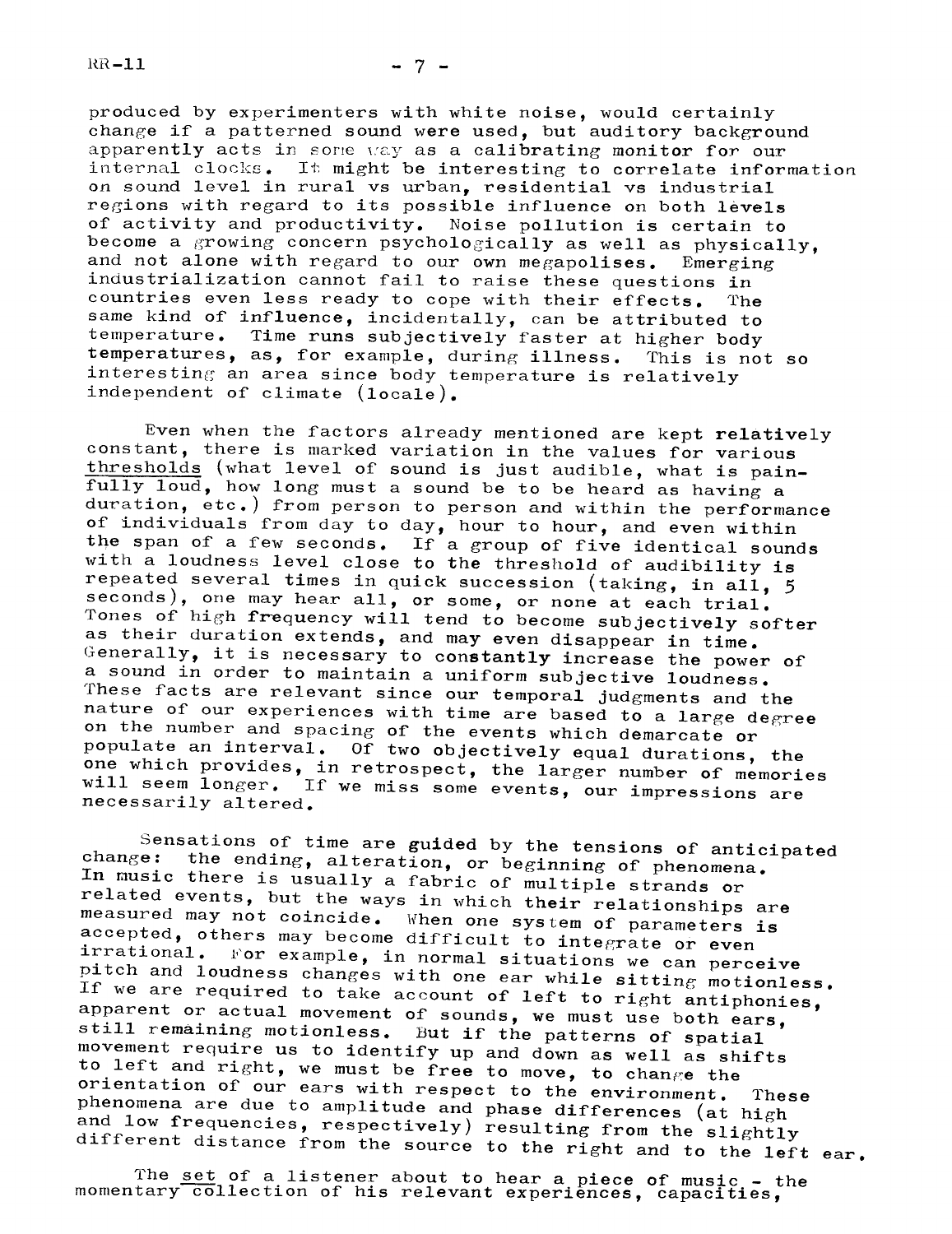expectations, physical conditions, and so on  $-$  may be the overriding factor in his response, yet there is rarely more than casual attention paid to it. Traditional rituals of dress, place, and decorum evolved because of the desirability of a common context (the concert situation), but we rarely consider how complex the effects of individual variations in set are, and almost never make attempts to influence it.  $Again.$  this area has an obvious and high level of influence sociologically, and not only with regard to time, as PR men the world over well recognize. It is difficult enough to make predictions about the "sets" of individuals with one's own cultural background  $-$  generalization can be particularly dangerous in matters of taste and values  $-$  but to presume to do so across cultural boundaries so decisive as those between West and East invites disastrous results. One can easily become defensive or righteous about his individual values without realizing how restrictive, how irrelevant they may be when applied to an international arena.

If an observer is presented briefly with an incongruity - a combination of events which his experience contradicts experiments have shown that there are four categories of response influenced by set: dominance, when clashing characteristics are altered so as to fit with one which is dominant, and accurately reported; compromise, when none of the objective facts is correctly retained, but all are altered to achieve an acceptable concurrence; disruption, when the subject simply rejects all facts and cannot report what happened at all; or recognition, where, in spite of the briefness of exposure, the objective facts are perceived and the subject reports a new (and for him unprecedented) event. These same conditions may well apply to aural experience.

One might attempt to influence set directly, supplying information about the duration of a musical composition before it begins, marking the moments at which particular attentiveness is required, and so on. This seems a little crude, though there can be no doubt that acuity is much improved when one knows when <sup>a</sup> change (an event) will probably occur. Our extraordinary sensitivity to nuance in the performance of traditional music is due to the foreknowledge that massive familiarity provides. In the same way, the Westerner's lack<br>of sensitivity to and knowledge of the intricacies of Noh, kendo, sumo, etc., makes sudden and stunning what is natural and expected for the initiate. Other approaches such as lighting, disposition of seats, relative location of listeners and sound sources have been tried tentatively, but little systematic information about their effects has been collected. Some "happeners" have tried intimidation, but even the sympathetic observer rejects overt manipulation. It's <sup>a</sup> delicate area, no doubt, but well worth additional thought,<br>for mental disposition not only alters the color of experience but can actually determine which objective facts we perceive and which we do not.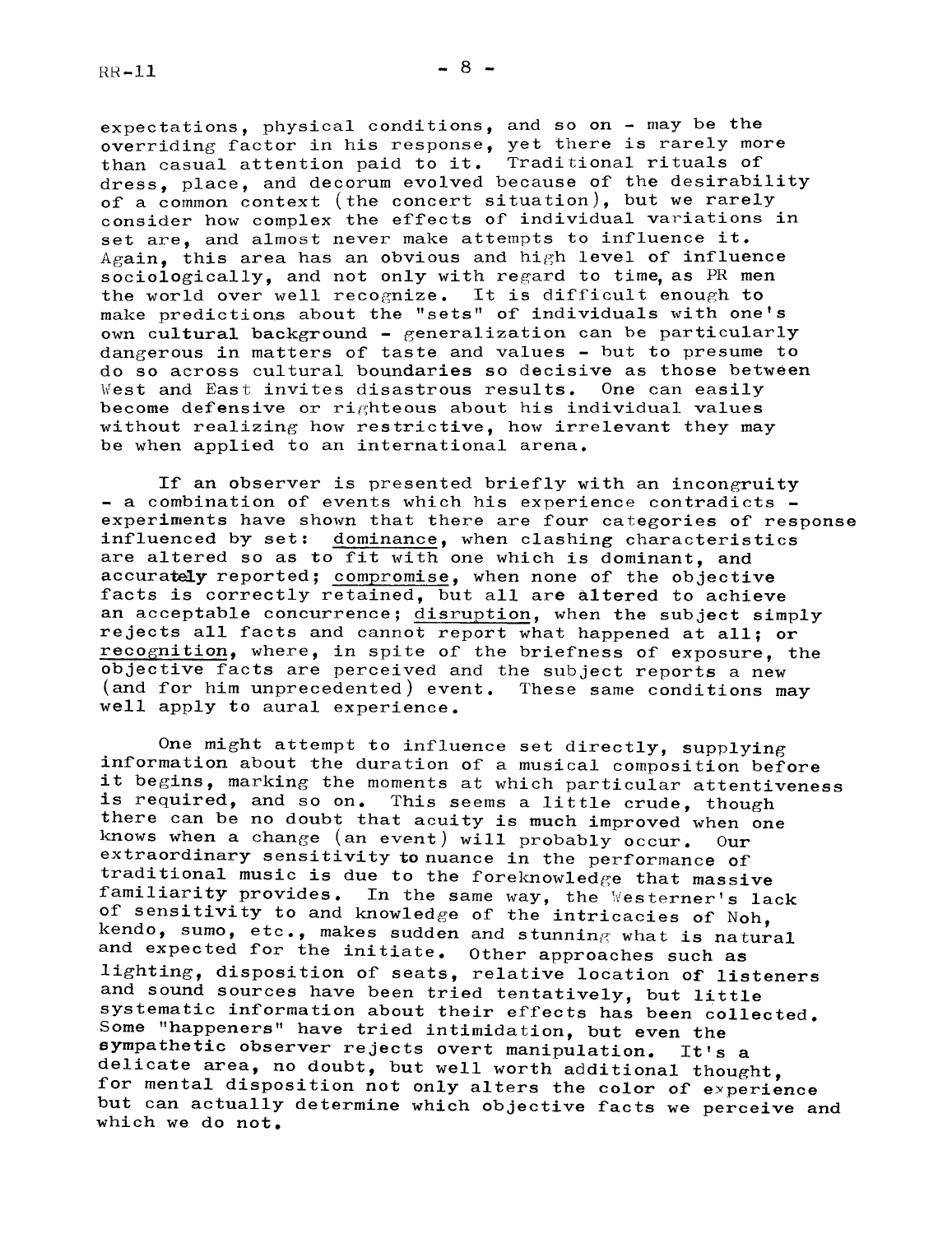$RR-11$   $-9-$ 

There is still disagreement among physiologists as to whether attentiveness increases the intensity of a perception or enhances the short-term memory of it, but the effects are<br>sometimes decisive, even in the most basic situation. As noted sometimes decisive, even in the most basic situation. above, if two signals reach the brain simultaneously (and this is not the same as saying that they occurred simultaneously in objective time), the one which is attended to - either consciously or unconsciously  $-$  will be perceived as occurring first. Similarly, the more intense of two objectively simultaneous impulses will appear to take place earlier. This is part of the mechanism of apparent motion, whereby the brain interprets several stationary stimulus points [either aural, visual, or tactile) as a single moving stimulus.

If one attends to a train of signals, its elements are retained in the brain for approximately 5-6 seconds, while elements of an unattended series remain for only 1-2 seconds. Since we cannot concentrate on more than one sequence at a time, there are definite limits to the sorts of multiple sequences that can be "comprehended" simultaneously even in the best of circumstances. There is, in addition, an increment of time (1/6th of a second) taken by each shift in attention. This means that very rapid alterations in auditory attentiveness are not only fatiguing, but make the material literally "unintelligible." Yet some forms of attentiveness require no conscious effort, and when motivation is high, one can perform remarkable feats of perception. Talking at a party, in the midst of a dozen other conversations of varying speeds and intensities, the noise of dishes, background music, traffic, and so on, one can catch the sound of his own name from across the room.

The factors cited above are only a small fraction of what is involved in shaping our individual experience of time, but they should be sufficient to make one thing clear. The tendency to seek absolute information on auditory or perceptive capacities, and to achieve foolproof (controllable) performance<br>conditions - even with the aid of computers - is unrealistic at this time. Even assuming a uniform, high level of motivation<br>for all listeners, what is physically possible for one will not<br>be for another. Increasing precision in the control of<br>traditionally oriented musical stimuli should be enlarged. There are many perceptual capacities to<br>be explored, and from my own standpoint, interest in notational<br>procedures and performer group-dynamics remains secondary to the importance of changing and enlarging the repertoire of responses - through far more complete knowledge of how they come about. The way in which a sound is made is, in the end, incidental to how it sounds to the individual listener.